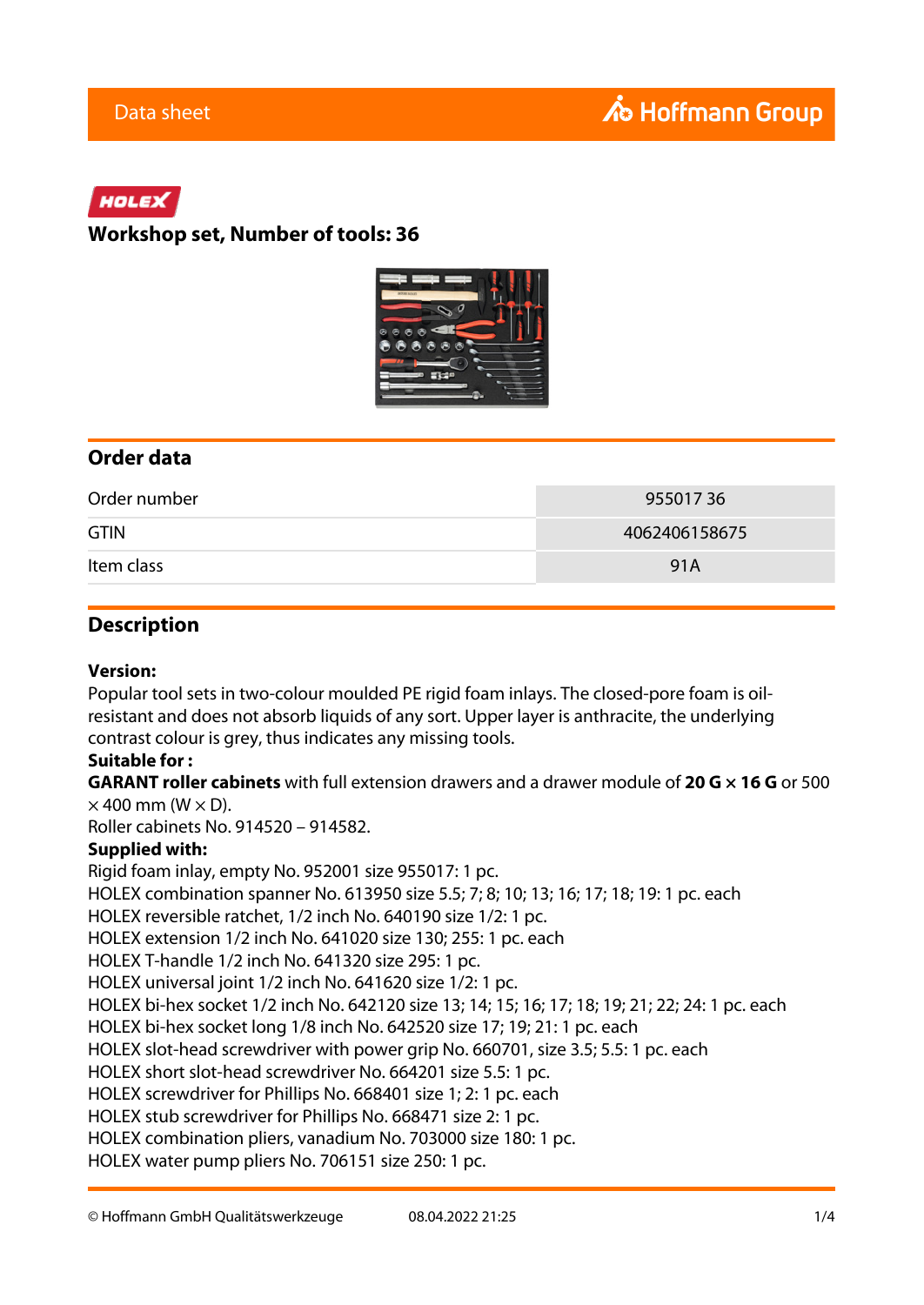HOLEX engineer's hammer No. 750125 size 300: 1 pc. suitable for workstations and storage equipment: Roller cabinet Width: 500 mm Depth: 400 mm Width in G: 20 Depth in G: 16

# **Technical description**

| Width in G                                      | 20                        |
|-------------------------------------------------|---------------------------|
| Depth in G                                      | 16                        |
| Width                                           | 500 mm                    |
| Depth                                           | 400 mm                    |
| Version                                         | for roller cabinet drawer |
| suitable for drawer front height                | 75 mm                     |
| suitable for drawer front height                | 125 mm                    |
| suitable for drawer front height                | 200 mm                    |
| Rigid foam quality LD45, thickness              | 30 mm                     |
| Degree of fill of a drawer in units             | $20\times16$              |
| Square drive                                    | $1/2$ in                  |
| suitable for workstations and storage equipment | <b>Roller cabinet</b>     |
| Type of product                                 | Rigid foam inlay          |

# **Accessories**

| 64212014   |
|------------|
| 61395019   |
| 6684712    |
| 641020 255 |
| 64212019   |
| 706150250  |
|            |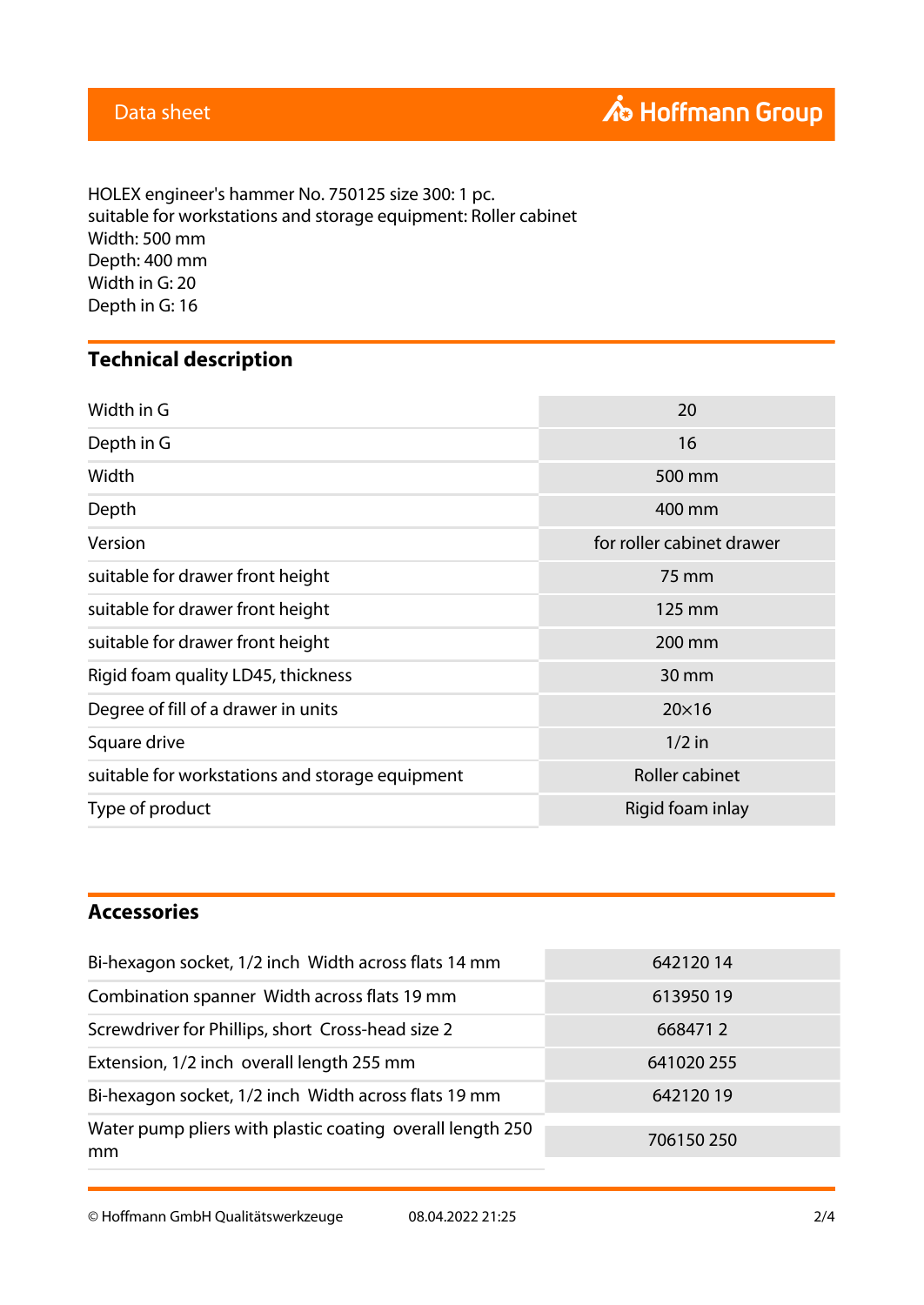| Rigid foam inlay for tool sets suitable for rigid foam set<br>955017           | 952001 955017 |
|--------------------------------------------------------------------------------|---------------|
| Universal joint, 1/2 inch Type 1/2                                             | 6416201/2     |
| Bi-hexagon socket, 1/2 inch Width across flats 16 mm                           | 64212016      |
| T-handle, 1/2 inch overall length 295 mm                                       | 641320 295    |
| Bi-hexagon socket, 1/2 inch Width across flats 24 mm                           | 64212024      |
| Combination spanner Width across flats 16 mm                                   | 61395016      |
| Bi-hexagon socket long, 1/2 inch Width across flats 17 mm                      | 64252017      |
| Vanadium combination pliers, bright finished overall<br>length 180 mm          | 703000 180    |
| Combination spanner Width across flats 10 mm                                   | 61395010      |
| Screwdriver for Phillips, with power grip Cross-head size 2                    | 6684012       |
| Screwdriver for slot-head, short Blade width b 5,5 mm                          | 6642015,5     |
| Combination spanner Width across flats 13 mm                                   | 61395013      |
| Bi-hexagon socket, 1/2 inch Width across flats 21 mm                           | 64212021      |
| Water pump pliers with plastic coating Overall length 250<br>mm                | 706151250     |
| Screwdriver for Phillips, with power grip Cross-head size 1                    | 6684011       |
| Combination spanner Width across flats 5,5 mm                                  | 613950 5,5    |
| Combination spanner Width across flats 8 mm                                    | 6139508       |
| Screwdriver for slot-head, with power grip Blade width b<br>$5,5$ mm           | 660701 5,5    |
| Screwdriver for slot-head, with power grip Blade width b<br>$3,5 \, \text{mm}$ | 6607013,5     |
| Engineer's hammer Weight without handle 300 g                                  | 750125 300    |
| Combination spanner Width across flats 17 mm                                   | 61395017      |
| Extension, 1/2 inch overall length 130 mm                                      | 641020 130    |
| Bi-hexagon socket long, 1/2 inch Width across flats 19 mm                      | 64252019      |
| Reversible ratchet, 1/2 inch with ejector Type 1/2                             | 6401901/2     |
| Bi-hexagon socket, 1/2 inch Width across flats 13 mm                           | 64212013      |
| Bi-hexagon socket long, 1/2 inch Width across flats 21 mm                      | 64252021      |